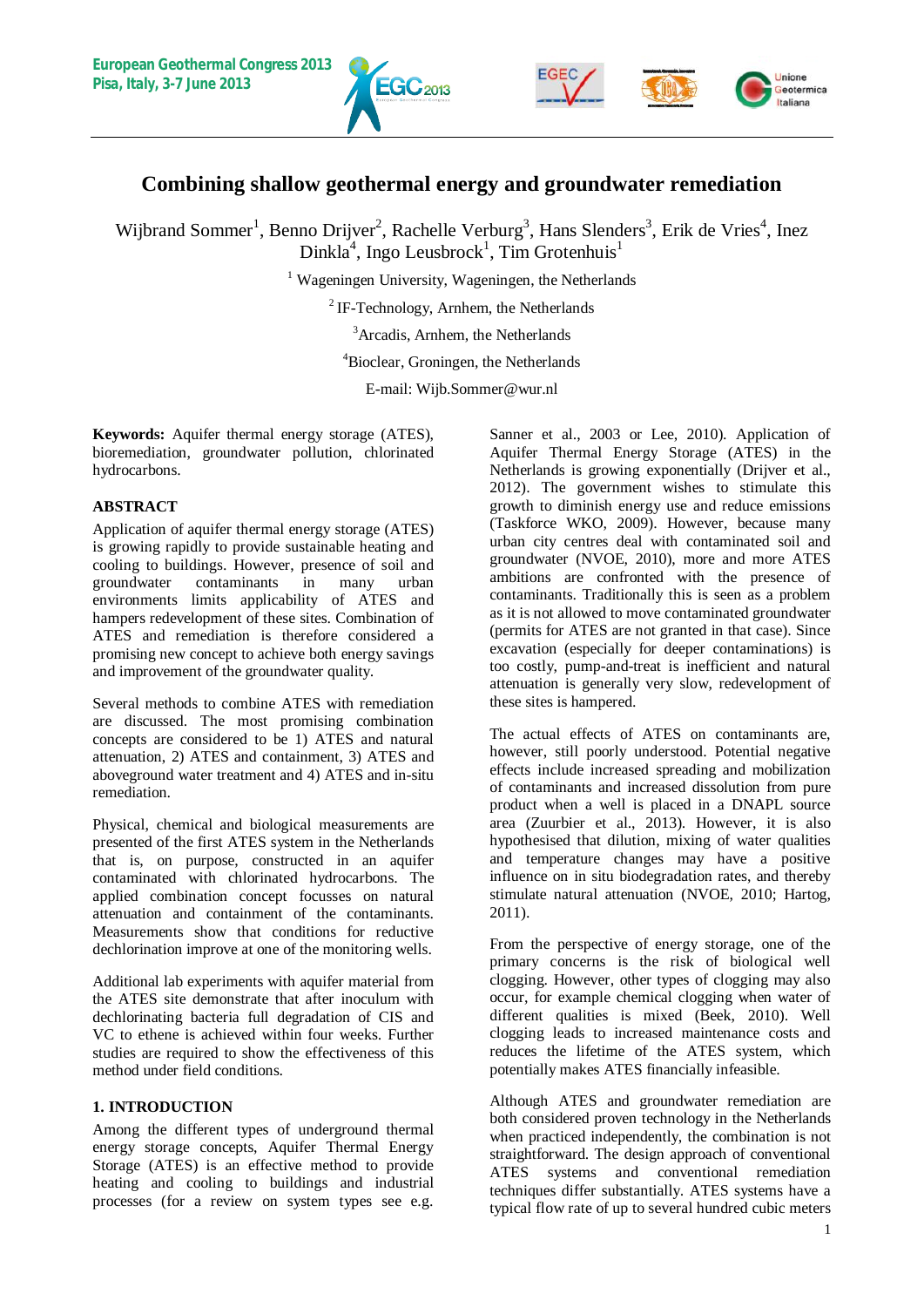of groundwater per hour and are designed to operate for more than 20 years without clogging problems. On the other hand, in-situ remediation techniques like pump-and-treat, chemical oxidation or biostimulation are designed to function no more than a few years and are known to cause clogging problems.

The goal of this research is to improve knowledge on the combination of ATES and remediation and is based on results of a Dutch research program (www.meermetbodemenergie.nl). After a theoretical background on the contaminants that are most frequently encountered and their biodegradation characteristics in section 2, several combination concepts are discussed in section 3. Section 4 presents the results of physical, chemical and biological monitoring of the first ATES system in the Netherlands that was, on purpose, installed in a contaminated aquifer. Implications of the combination concepts and monitoring results are discussed in section 5, leading to the conclusions in section 6.

# **2. THEORETICAL BACKGROUND**

## **2.1 Contaminants**

The contaminants that are found most often in the depth domain of ATES systems (20-200 m bgl) are chlorinated hydrocarbons (CHC). Commonly applied as degreasers at dry cleaners and chemical and metal processing factories, these CHC have entered the groundwater after leakage or improper disposal (Grindstaff, 1998). Known to be carcinogenic (Fawell and Gowers, 2000), chlorinated solvents are considered a threat to groundwater systems and human health (Bradley, 2000). Due to their recalcitrant nature, CHC's are among the most difficult contaminants to be cleaned up, especially when they exist as dense non aqueous-phase liquid (DNAPL). As DNAPL is denser than water, it can travel over large distances, not only in the horizontal but also in the vertical direction. Hot spots with pure product can be a source for dissolved pollutant for very long periods of time, resulting in the typical contamination plumes. Among chlorinated solvents, perchloroethylene (PCE), trichloroethylene (TCE) and cis-l,2 dichloroethylene (cis-l,2-DCE) and vinyl chloride (VC) are the main representatives. Currently, there are more than 10.000 sites in the Netherlands contaminated with chlorinated solvents (PCE and TCE), which are mainly located in urban area (SKB, 2008; BOEG, 2010).

## **2.2 Degradation of chlorinated solvents**

Under specific biochemical conditions, chlorinated solvents are degraded by naturally occurring bacteria to substances that are harmless or less harmful to the environment (Kuchovsky and Sracek, 2007; Mulligan and Yong, 2004). Several biodegradation pathways are identified that occur under different environmental conditions: cometabolic oxidation, aerobic oxidation, anaerobic oxidation and reductive dechlorination (Bradley, 2000). Biodegradation rates are generally

very low under aerobic conditions, especially for the highly chlorinated compounds. However, under anaerobic conditions, higher degradation rates are observed (Luijten, 2004; Pas, 2000). Due to a reducing reductive potential for the compounds with less chlorine substituents, studies report incomplete degradation, with accumulation of DCE or VC (Bradley, 2000; Vogel et al., 1987; Vogel and McCarty, 1985). Although reductive dechlorination is commonly observed in anaerobic aquifers contaminated with CHC, degradation rates highly depend on the biochemical conditions, including the presence of electron donor, contaminant, biomass and pH, redox conditions and temperature (Rectanus, 2007; Suarez, 2010).

# **2.3 Anticipated effects of ATES in contaminated aquifers**

Operating an ATES system in a contaminated area increases the dynamics of the groundwater system. Seasonally, groundwater, including all dissolved and suspended substances, is transported between wells. Furthermore, water outside the extraction area is influenced due to increased dispersive mixing. Water is abstracted over a depth range of typically 20 to 50 meters in length. This leads to mixing of water from different depths and possibly different chemical composition. This mixing can induce precipitation and clogging of the wells, but also dilute dissolved substances (e.g. contaminants). The presence of pure product (DNAPL) may lead to a long period of delivery of contaminants to the aqueous phase and thereby increase the amount of dissolved contaminants (Zuurbier, 2013). Therefore, the presence of pure phase contaminants can be very important in determining the effect that ATES has on the presence and spreading of contaminants. However, in most cases it is very hard to determine where and how much DNAPL is present.

Besides effects of mixing, also temperature changes may influence microbial activity and biodegradation rates (e.g. van 't Hoff, 1884). As a rule of thumb, the degradation rate doubles for every increase of 10 °C (this is known as the Q10 rule; van 't Hoff, 1884). However, Hartog (2011) shows that the net effect of the temperature changes induced by low temperature ATES (which is currently the common case) with an energy balance is generally too low to significantly increase biochemical reaction rates. Storage of high temperature water ( $>25^{\circ}$ C) and/or a net heating of the subsurface could however increase degradation rates.

# **3. COMBINATION CONCEPTS**

To explore possible combinations of ATES and CHC remediation, different types of ATES systems (closed loop, open doublet, open recirculation, open monowell) have in theory been combined with twelve conventional and non-conventional remediation techniques (MMB, 2012). From the matrix of combinations a selection of the most promising combination concepts was made: 1) ATES and natural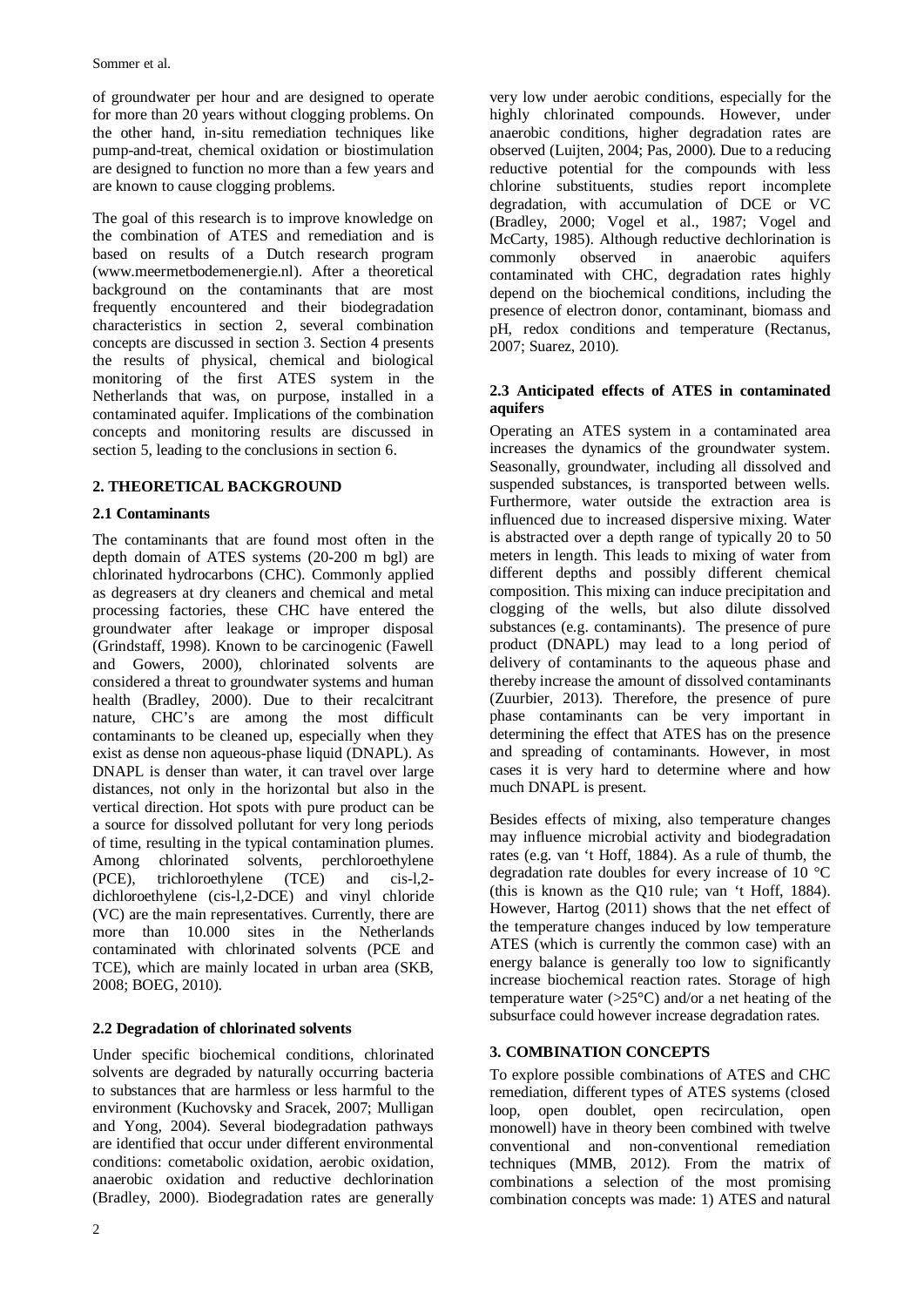attenuation, 2) ATES and containment, 3) ATES and aboveground water treatment and 4) ATES and in-situ remediation.

If remediation of CHC by a combination of ATES and natural attenuation and/or containment is insufficient, a combination of ATES with aboveground water treatment or in-situ remediation can be an option. The most effective aboveground water treatment technique to remove CHC is by air stripping. This is a proven technology but the disadvantages are the duration of the treatment operation and the costs. Because of environmental restrictions, discharge of extracted groundwater on surface water may require iron removal which further increases the costs. Anaerobic water treatment techniques for CHC like nitrogen or vacuum stripping, which could make infiltration possible and iron removal unnecessary, could lead to lime precipitates due to degassing of  $CO<sub>2</sub>$  and are considered too costly to be viable alternatives.

An alternative to aboveground water treatment is the combination of ATES with in-situ remediation. In-situ remediation techniques use oxidizing, reducing or bacteriological active additives to degrade CHC. Oxidizing additives are not advisable because most ATES systems operate in anaerobic aquifers. By introducing oxygen, oxides like iron oxide are formed which can easily clog the ATES wells. Reductive additives that stimulate the biological degradation of CHC are more advisable. Slow release carbon sources like vegetable oil or chitin can be used to create a biological active screen. This screen will have to be installed perpendicular to the groundwater flow induced by the ATES system. Fast degrading carbon sources like alcohol (ethanol or methanol) can be added to the ATES infiltration wells or in special additive infiltration wells located close to the ATES infiltration wells. Adding reductive additives will stimulate the biological degradation of CHC but it could also lead to biofouling of the ATES wells. To prevent biofouling, vegetable oil and chitin will have to be applied at a safe distance of the ATES wells. Alcohol can be periodically dosed at high, sterilizing concentrations which may reduce clogging risks at the point of injection. Although precautions can be taken, it is yet unclear if afore mentioned actions will completely prevent well clogging.

By making use of bacteriological active additives the clogging problems of reductive, carbon rich additives could be overcome. The goal of adding carbon source is to stimulate the growth of dechlorinating bacteria. These bacteria will consecutively degrade CHC. Undesired side effect of the addition of carbon source is the growth of specific bacteria that may induce biofouling. The challenge is to increase the number of dechlorinating bacteria without the growth of biofouling inducing bacteria. This challenge can be met by growing a high density bacteria culture of dechlorinating bacteria and by adding this culture to the aquifer without the addition of a carbon source.

To test the lifetime and dechlorinating capacity of dechlorinating bacteria, Dehalococcoides (DHC), without the presence of a carbon source, lab tests have been conducted. CHC contaminated soil and groundwater samples (site description in section 4) were under anaerobic condition inoculated with 10 ml  $1*10<sup>7</sup>$  cells DHC/ml. Redox conditions during the test were iron to sulphate reducing. The concentration TOC increased after the inoculation from 6,3 mg/l to 18 mg/l and declined to < 10 mg/l after 20 weeks. The initial CHC concentration was 1000 µg/l cis-DCE. Because CHC degradation was faster than expected, at week four, eight and thirteen additional cis-DCE (1000 µg/l) was spiked. The results of the tests are shown in figure 1.



#### **Figure 1: Degradation test: by adding only dechlorinating bacteria (no carbon source) CHC is completely degraded.**

The test shows that under suboptimal iron to sulphate reducing redox conditions and with no carbon source added, CHC is fully degraded to harmless ethane. This was confirmed by additional q-PCR DNA and RNA analyses on DHC showing that the density of the DHC population (derived from DNA copies) and activity of the DHC population (derived from RNA copies) remains on the same level over 20 weeks.

Because the translucent high density dechlorinating bacteria culture can be grown at relatively low cost and the addition of these bacteria is not expected to increase clogging risks, the combination of in-situ CHC remediation with bacteriological active additives seems a promising remediation technique to combine with ATES.

## **4. CASE DESCRIPTION**

#### **4.1 ATES system description**

The first combination concept for ATES and remediation in the Netherlands was realized in 2010 and named Sanergy (Slenders et al., 2010). The site is located in the city of Eindhoven in the south-east of the Netherlands and is situated at a former industrial site that is being redeveloped towards an area for working and living. Due to historical industrial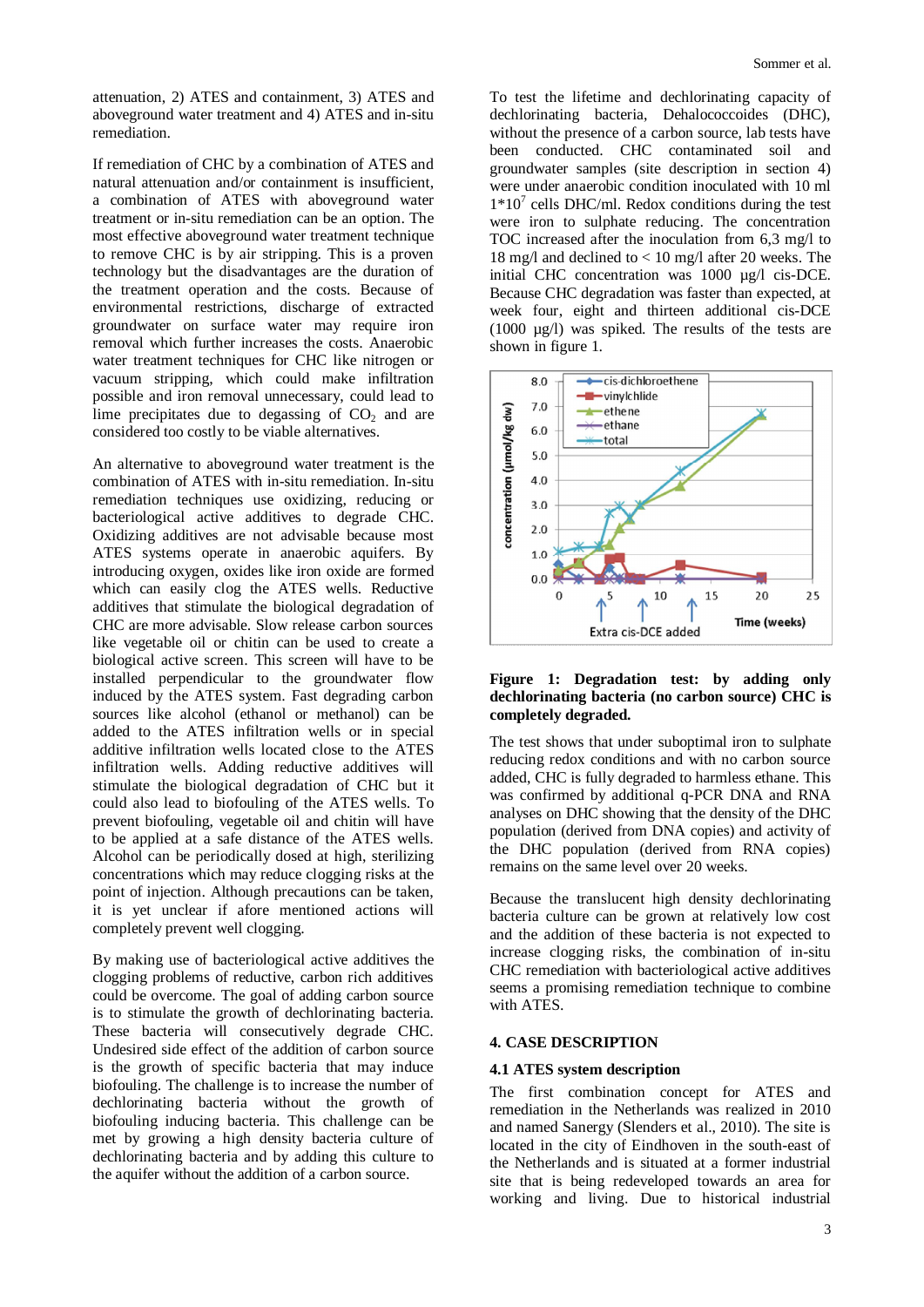activity, the site has been contaminated with chlorinated hydrocarbons and benzene. As part of the redevelopment, in 2010 an ATES system was installed in the contaminated aquifer with the goals to 1) reduce  $CO<sub>2</sub>$  emission from heating and cooling for connected buildings over 50%, 2) reduce spreading of the contaminants and 3) stimulate natural biodegradation (Slenders et al., 2010).

In its final form, the recirculation ATES system will consist of 23 wells that pump 2.8 million  $m<sup>3</sup>$ groundwater each year. Currently, 14 wells are installed and operational (Figure 2). The system is operated as a recirculation system (also known as mono-directional/ once-through-cooling). This means that extracted groundwater with ambient aquifer temperature is used for cooling in summer and heating in winter, without re-using stored energy as is done in bi-directional systems (Dickinson et al., 2009). The extraction wells are positioned in a ring around the contamination, surrounding the injection wells. This lay-out was chosen to reduce spreading of the contaminants by regional groundwater flow by 60- 80%.



**Figure 2: Schematic lay-out of ATES wells at the study site. Yellow and blue wells are currently operational; the green wells are expected to be commissioned in 2016.** 

## **4.2 Local hydrogeology and contamination**

The wells of the ATES system are placed in an aquifer 27-90 m below ground level (bgl). The groundwater flow velocity in this aquifer is estimated to be 37 m/year in north-northeast direction. The aquifer is bounded at the bottom side by layers of silty sand and clay. The top of the aquifer is bounded by a 3 m thick clay layer which is however not present at all locations.

| Table 1: Hydrogeological description |  |
|--------------------------------------|--|
|--------------------------------------|--|

| Depth<br>$[m\;bg]$ | <b>Hydrogeological</b><br>layer | Lithology                        |
|--------------------|---------------------------------|----------------------------------|
| $0 - 3$            | Surficial layer                 | Loam, clay and very<br>fine sand |
| $3-24$             |                                 | Fine to very fine sand           |
| 24-27              | $1st$ aquitard                  | Clay                             |
| 27-90              | st<br>aquifer                   | sand.<br>Fine<br>to course       |

|         |                         | thin<br>occasional<br>clay<br>lavers |
|---------|-------------------------|--------------------------------------|
| 90-150  | $2nd$ aquitard          | Fine sand and clay                   |
| 150-250 | $2nd$ and $3rd$ aquifer |                                      |

Benzene contamination is mainly limited to the phreatic groundwater and the upper meters of the  $1<sup>st</sup>$ aquifer. Chlorinated hydrocarbons are found throughout the upper part of the  $1<sup>st</sup>$  aquifer (Figure 3). In the lower part of the aquifer (60-90 m bgl) no contaminants were found within the system boundaries of Sanergy.



**Figure 3: Distribution of CHC contamination at 30-60 m bgl. Colors indicate contaminant**  concentration levels with green (0-250  $\mu$ g/L), yellow **(250-1000 ȝg/L), orange (1000-10000 ȝg/L) and red (10000-100000 ȝg/L).** 

## **4.3 Measurements and analyses**

To determine the influence of the ATES system, physical, chemical and biological conditions were monitored in 14 observation wells (Figure 4). Groundwater samples were taken at three moments in time: 15 September 2010, 14 April 2011 and 28 September 2011.

#### *Physical monitoring*

In spring 2010, 10 DIVERs were installed to monitor temperature and piezometric head several times per day. DIVER's were installed in observation wells 5a-30, 5a-44, 6-47, 29SH-30, 29SH-40, 29SH-50, 30SBP-40, 30SBP-50, 31SAN-40, 31SAN-50 (observation well locations are indicated with their number-bottom of filter screen). These physical measurements were used to determine where and when the local groundwater is influenced by the ATES system.

## *Groundwater sampling*

To determine the chemical and biological composition, groundwater samples were collected using low flow-purging (0.2 L/minute) from a hose lowered to the well screen. Using a flow-through cell, pH, dissolved oxygen, redox potential, temperature and electrical conductivity were measured while purging. Care was taken to start sampling only after constant values for the above parameters were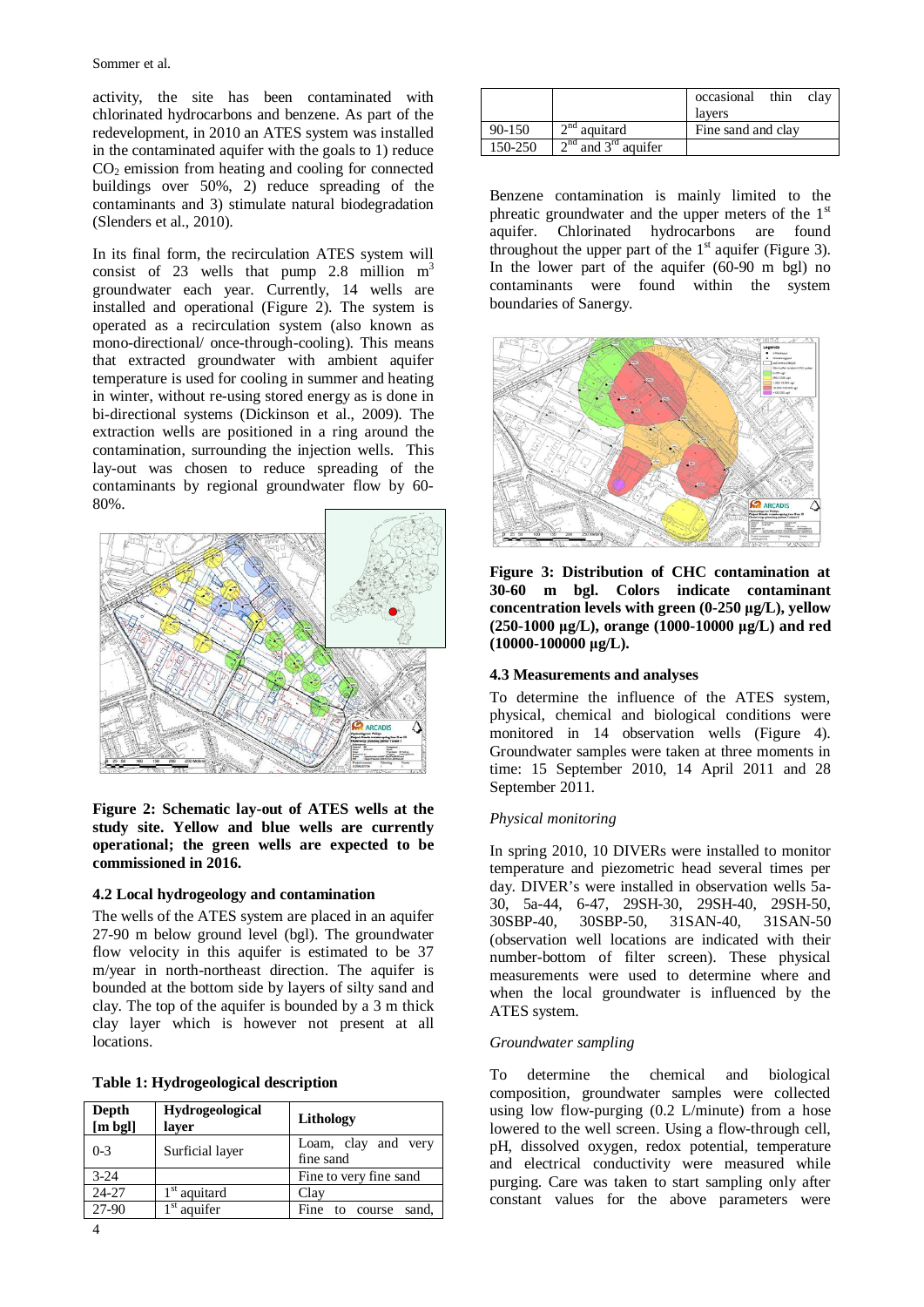reached. Both filtered and unfiltered samples were collected under anaerobe conditions and conserved in the field when necessary.

#### *Chemical analysis*

To characterize redox state, concentrations were determined of nitrate, sulphate, sulphide,  $Fe<sup>2+</sup>$  (as total iron after 0.45 µm filtration) and methane. Nutrient availability was determined from ammonium, orthophosphate and dissolved organic carbon. To investigate the effect of temperature on ion distribution, the following (additional) cat-ions were measured: Ca, K, Mg, Mn and Na; and an-ions: Cl and bicarbonate. The availability of metals were measured by ICP-OES (Al, Ca, Cu, Fe, Mg, Mn, Na, P, Pb, S, Sr, Ti, Zr) and ICP-MS (As, B, Ba, Cd, Co, Cr, K, Li, Mo, Ni, Sb, Tl, U, V, Y, Zn). To determine CHC and BTEX contaminant concentrations, the following species were analysed: PER (tetrachloroethene), TRI (trichloroethene), 1,1-DCE (only with TCA contamination), *trans*-DCE (*trans*-dichloroethene), CIS (*cis*-dichloroethene), VC (vinylchloride), ethene/ethane, chloroethane (only with TCA contamination), 1,1-DCA (dichloroethane), 1,2-DCA (dichloroethane), 1,1,1-TCA (trichloroethane), benzene, toluene, ethylbenzene, xylene and naphthalene.

Hydrogen concentrations are indicative for the available electron donor for Dehalococcoides (DHC), the bacterium that is known to be able to degrade CHCs under anaerobic conditions to ethane (e.g. Friis et al., 2007). Therefore hydrogen concentrations were measured while sampling the groundwater.

Additional to the contaminant concentrations, isotope ratios ( ${}^{12}C/{}^{13}C$ ) were determined for the chlorinated compounds. While dilution does not affect the isotope ratio, biodegradation is more efficient for the lighter  $(^{12}C)$  isotopes (Abe et al., 2009). Using isotope ratios, in principle it is possible to discriminate between dilution and biodegradation, however interpretation of field data is complicated because the isotope ratio for VC changes as a result of both degradation of the parent-product CIS as degradation of VC itself. Also mixing with contaminated groundwater with another isotope ratio (for example where some degradation has taken place) can make analysis more difficult.

#### *Biological analyses*

Using Q-PCR the microbiology was characterized by total bacteria/ archea, functional genes and specific micro-organisms. Considering different microbiological degradations pathways the following micro-organisms and genes were analysed: 1) reductive dechlorination: Dehalococcoides, tceA, vcrA and bvcA, 2) micro-aerophilic oxidation of VC: EaCoMT, etnE and etnC and 3) micro-aerophilic oxidation of CIS: Polaromonas.

#### **4.4 Physical monitoring**

Operation of the ATES system started in March 2010. While exact flow rates of each ATES well are not available, results of the continuous physical monitoring were used to determine where and when water injected by the ATES system reaches an observation well. Ambient aquifer temperature is around 13 °C and injection temperatures range between 8 and 18 °C depending on the need for cooling or heating. In August 2011 temperature fluctuation up to 0.5 °C are observed in 29SH-50 and simultaneously in 29SH-30 with lower amplitude (0.1 °C). If these temperature fluctuations are induced by the ATES system and considering a thermal retardation around two in these type of sandy aquifers (Thorne, 2005), this suggests that groundwater at this location has been fully replaced by water injected by the ATES system. In the observation points to the south and west: 31SAN and 30SBP (Figure 4) no temperature signals were observed and therefore it is uncertain whether infiltration water has already reached these observation points. In May 2011 a 0.1 °C temperature decrease was observed in 5A-44, which could indicate the arrival of cold water infiltrated during winter 2010/2011.



**Figure 4: Location of ATES wells and observation wells. Blue numbers indicate the depth range (m bgl) of the filter screens at each location.** 

### **4.5 Geochemical effects**

The water injected by the ATES system is a mixture of groundwater from different depths and different extraction wells and could therefore have different composition than the resident groundwater at the observation wells. Therefore, chemical analysis of groundwater samples can give additional information on the spreading of injected water. Geochemical conditions are stable during the first two observation rounds, suggesting that injected water has not yet reached the observation wells. In the third observation round, however, significant changes are observed in pH, redox potential, electrical conductivity and concentrations of Cl<sup>-</sup>, Na<sup>+</sup>, TOC, H<sup>+</sup> and metals, mainly chromium, copper and nickel. Due to the historic activity on the location it is likely that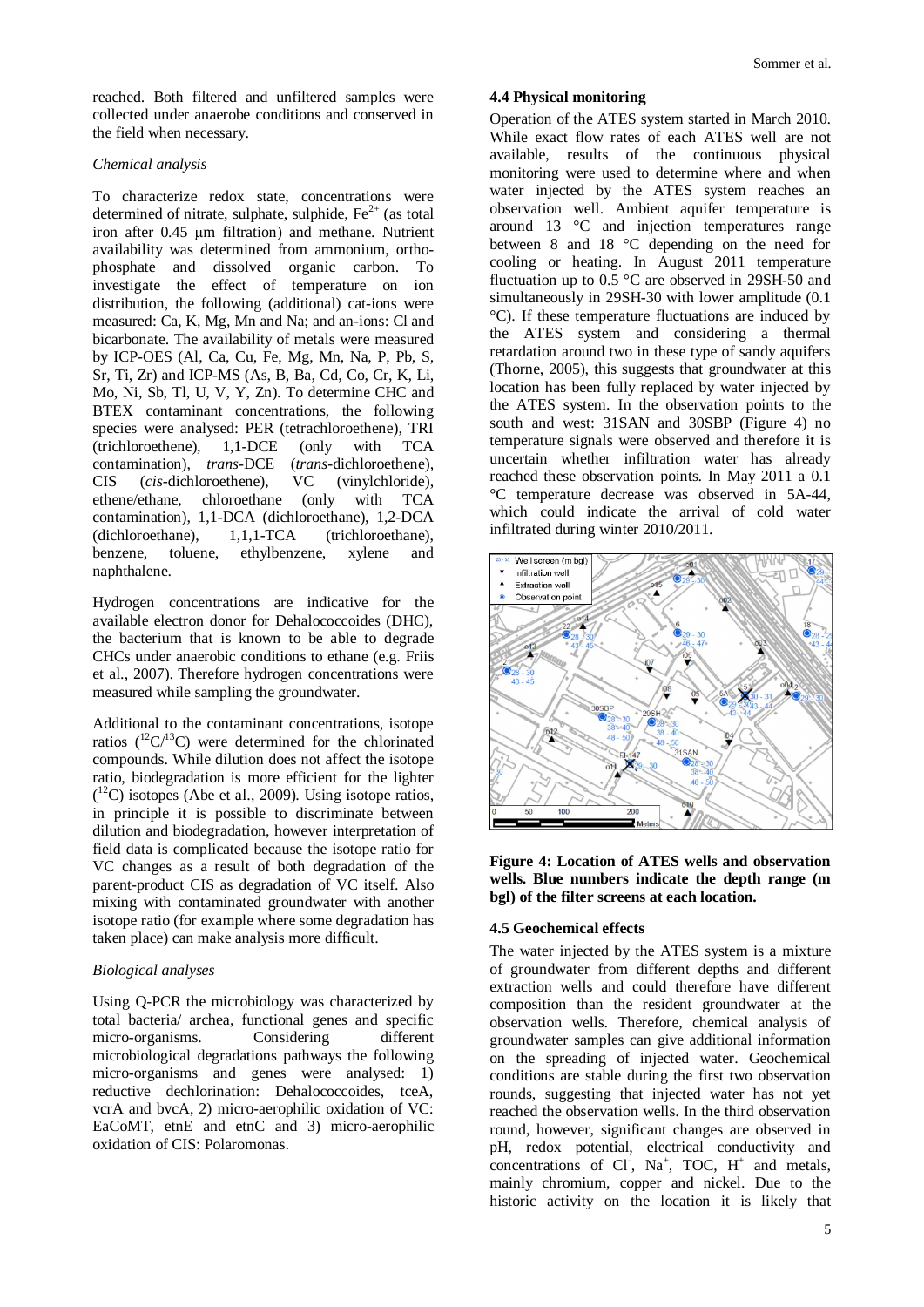different pockets of groundwater, each with different chemical and biological characteristics, have been mixed by the ATES system. The changes are most pronounced in 29SH, but based on changes in metal concentrations it is likely that injected water has also reached 5A, 30SBP and 31SAN. Conditions in observation well 6 are stable indicating that injected water has not yet reached this location at the time of the third observation round. A complete overview of monitoring results is available in MMB, (2012b). The most noticeable changes in 29SH-30 and 29SH-50 include: a pH change from 7 to 8, and for the middle filter (29SH-40) even to 10, a doubling in electrical conductivity, fluctuating redox potential, increase in Na<sup>+</sup> and a strong increase in Cl<sup>-</sup> concentrations. The changes in Chloride concentrations (100 – 300 mg/L) are too large to be attributed to dechlorination of CHC's, but rather should be explained by mixing and spreading of groundwater with higher Cl concentrations. 29SH also shows an increase in dissolved organic carbon (TOC) and hydrogen concentrations.

#### **4.6 Microbiology**

Biological measurements where only taken in the first (15 September 2010) and third (28 September 2011) observation rounds. The first groundwater monitoring round was conducted only 5 months after start-up of Sanergy, and the results are regarded as representative for the undisturbed situation. In the third measurement round, one and a half year after implementation of Sanergy, biological measurements show an increased biological activity. In monitoring well 29SH (which is expected to be the first monitoring well to be influenced by Sanergy) the concentrations of dechlorinating bacteria *Dehalococcoides Ethenogenes* (DHC) increased with a factor 1000. Also enzymes that encode for VC-reductase (vcrA and bvcA) increased 100-1000 fold (Figure 5). This indicates an increase in biological activity of bacteria that perform degradation of the contaminants. The simultaneously measured increase of hydrogen is an indication that the conditions for degradation have improved in the period September 2010 – September 2011 (Figure 6). Since hydrogen is extremely rapidly consumed after its production, and therefore not transported in the subsurface it is likely that in the direct surroundings of monitoring well 29SH biodegradation of chlorinated solvents occurs.



**Figure 5: Increase in dechlorinating bacteria Dehalococcoides Ethenogenes (DHC) and enzymes** 

**that encode for VC-reductase (vcrA and bvcA) at 29SH-50 (50 m bgl).** 



#### **Figure 6: Increase in H2 in observation well 29H.**

#### **4.7 Contaminants**

Concentrations of contaminants (TRI, CIS and VC) fluctuate and do not allow discriminating between effects of biodegradation or mixing and transport of water with different contaminant levels. Results of the  $12^1C^{13}C$  isotope analysis are shown in figures 7 and 8. Because the lighter isotopes are preferentially degraded, this should result in increasing  $^{13}$ C fractions in the mother compounds and decreasing  $^{13}$ C fractions in the daughter products. Interpretation is however complicated by the fact that isotope ratios of CIS and VC (the predominant compounds found here) can both increase by degradation and decrease by formation due to degradation of their parent products (respectively TRI and CIS). The only location where TRI is found is at 5A-30, at this location  ${}^{13}C$  fraction of CIS is decreasing, which indicates that more CIS has formed than degraded. In the deeper observation well  $5A-44$ ,  $^{13}C$  is increasing, indicating that at this lower level more CIS has degraded than formed. At other locations, no TRI is present, and therefore an observed decreasing  $^{13}$ C fraction will be caused by induced groundwater flow. It is not possible to distinguish an unambiguous trend for VC. Although isotope ratios at individual locations do not show a general trend, comparison of the range in isotope ratios of TRI (-25 to -22 ‰) and CIS (-20 to +20 ‰) suggest that more CIS has been degraded than formed in this area in the observed period. At least, when all TRI would have been degraded, the isotope ratios in the daughter product CIS should have been returned to the original values in the mother compound. Now that the isotope values of CIS prove to be higher, significant and predominant degradation of CIS to VC is confirmed.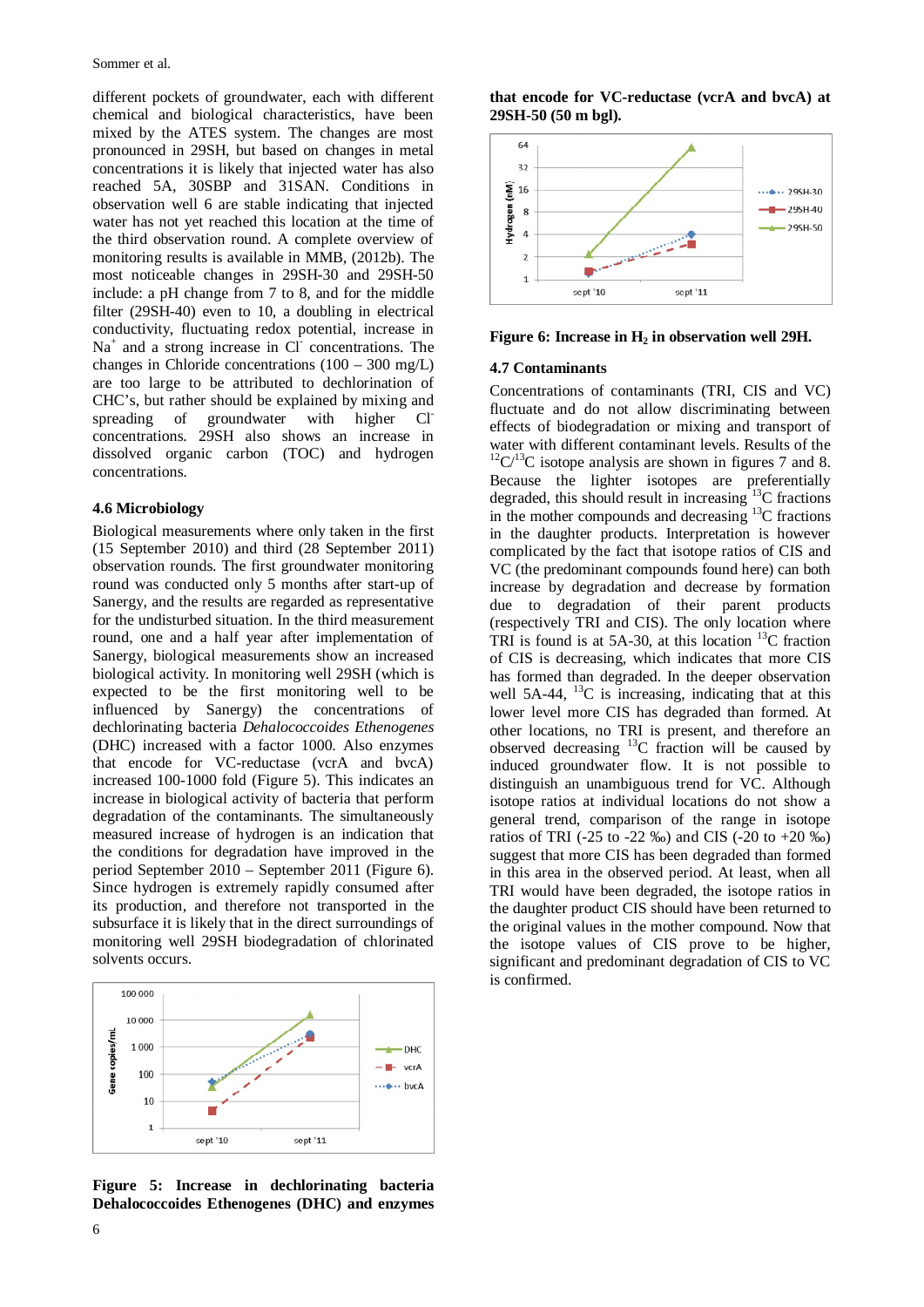

**Figure 7: Comparison <sup>13</sup>C fraction of CIS between 2006, 2010 and 2011.** 



**Figure 8: Comparison <sup>13</sup>C fraction of VC between 2006, 2010 and 2011.** 

## **5. DISCUSSION**

Although both ATES and remediation are proven technology when practiced independently, the combination of both is not straightforward. The flow rate of an ATES system can be more than 100 times as large as the flow rate of a pump and treat system. Treating all the extracted groundwater aboveground would therefore be far too expensive. It would be more logical to treat the groundwater in situ. However standard in situ techniques often use additives to create the optimal conditions for biodegradation of the contaminants. The induced (bio)chemical reactions can cause clogging of the ATES wells which would threaten the long term operation of the ATES system.

In Eindhoven the first combination project was started in 2010, consisting of a recirculation system in CHC contaminated groundwater. The remediation process can be considered natural attenuation. The first monitoring results show that in the area of influence the conditions for biodegradation have significantly improved, presumably due to groundwater mixing and the increased groundwater dynamics caused by the ATES system. It is yet uncertain if these positive results will last on the long term. The positive results can also be explained by the effects of well installation. An increase in microbiological activity after installing groundwater wells has been found before and can be attributed to the associated disturbance of the subsurface (Heidemij, 1986; Van der Weiden and Willemsen, 1991). These effects proved to be temporary. It is therefore essential to continue monitoring to find out how the chemical

characteristics and biological activity will develop in the future.

It has to be noted that it is unclear whether the principle of natural attenuation can be expected to be successful at other sites. Because of the specific industrial history of the location, the presence of unspecified contaminations in the aquifers and the dependency on the hydrogeochemical conditions in the aquifer, it is expected that the observed changes in Eindhoven are site specific and cannot be generalized. In measurements in the city centre of Utrecht, where several ATES systems have operated in CHC contaminated groundwater for more than 10 years (not combined with intentional remediation efforts), no evidence was found for any positive effects (MMB, 2012b). The lack of (indications for) positive effects might either be a consequence of less favourable hydrogeochemical conditions in the aquifer, or shows that the positive effects fade away in time.

For the cases where active stimulation of (bio)degradation of CHC is needed, the most promising concepts were analyzed. Natural attenuation might work at some locations, but the effectiveness on the long term is yet uncertain. Containment in combination with aboveground treatment will work, but will be less beneficial then a combination with in-situ remediation.

Options have been studied to prevent problematic (bio)fouling of the ATES wells when using in-situ remediation techniques. Slow release carbon sources like vegetable oil or chitin can be used to create a biological active screen at a safe distance from the ATES wells. Periodical injection of highly concentrated alcohol might also be an interesting option. However, it is yet unclear if these options will be sufficient to prevent well clogging. The addition of (only) dechlorinating bacteria is considered the most promising option. Laboratory experiments have shown that these bacteria remain active for at least 20 weeks, even if the hydrogeochemical conditions are not optimal. Furthermore the addition of these bacteria is not expected to increase clogging risks. As a next step field experiments should be undertaken to further investigate this option.

Beside the opportunities, one has to be aware that the application of ATES in CHC contaminated groundwater may also adversely affect groundwater quality. When ATES is practiced near DNAPL it can lead to enhanced dissolution, potentially resulting in an increase in both the volume of contaminated groundwater and the total amount of dissolved contaminant (Zuurbier et al., 2013). It is therefore important to assess both the opportunities and the risks for each location considered.

#### **6. CONCLUSIONS**

Combining ATES and groundwater remediation can be beneficial for both. From the ATES point of view it opens opportunities for application in contaminated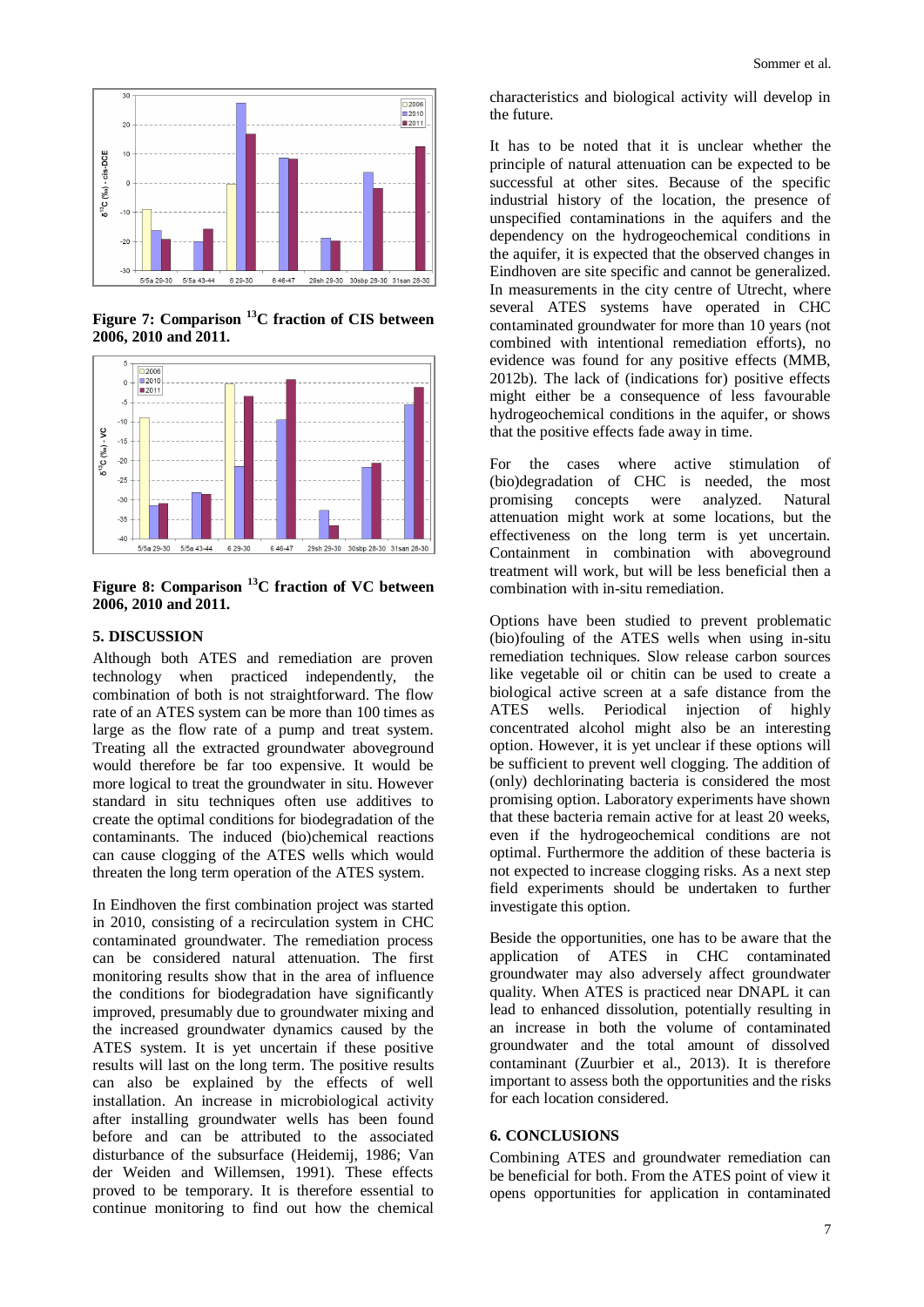Sommer et al.

areas. From a remediation point of view it could help to accelerate groundwater quality improvement.

Several methods to combine ATES with remediation are discussed. The most promising combination concepts are considered to be 1) ATES and natural attenuation, 2) ATES and containment, 3) ATES and aboveground water treatment and 4) ATES and in-situ remediation.

Monitoring of the first ATES system in the Netherlands that is, on purpose, constructed in an aquifer contaminated with chlorinated hydrocarbons, shows that conditions for reductive dechlorination improve at one of the monitoring wells. Continued measurements should show whether degradation continues and ATES really can stimulate biodegradation of groundwater pollution on the long term. So far, no negative effects of the CHC contamination on the functioning of the ATES system are observed.

Additional lab experiments with aquifer material from the ATES site demonstrate that after inoculum with dechlorinating bacteria full degradation of CIS and VC to ethene is achieved within four weeks. Further studies are required to show the effectiveness of this method under field conditions.

## **REFERENCES**

- Abe, Y, Aravena, R, Zopf, iJ, Parker, B, Hunkeler, D: *Evaluating the fate of chlorinated ethenes in streambed sediments by combining isotope,geochemical and microbial methods*. J. Contam. Hydrol., (2009), 107:10-21.
- Beek, K. van: *Cause and prevention of clogging of wells abstracting groundwater from unconsolidated aquifers*, Phd thesis, KWR BTO 2010.041, (2010).
- Bradley, P. M.: *Microbial degradation of chloroethenes in groundwater systems*, Hydrogeology Journal, 8: 104-111, (2000).
- Dickinson, J. S., N. Buik, M. C. Matthews, and A. Snijders: *Aquifer thermal energy storage: theoretical and operational analysis*, Geotechnique, 59(3), 249-260, (2009).
- Drijver, B., M. v. Aarssen, and B. Zwart: *Hightemperature aquifer thermal energy storage (HT-ATES): sustainable and multi-usable*, Conference proceedings Innostock 2012, (2012).
- Fawell, J. and A. Gowers: *Hot spots and local priorities: chlorinated solvents*, (2000).
- Friis, A.K., Heimann, A.C., Jakobsen, R., Albrechtsen, H., Cox, E. and P. Bjerg, *Temperature dependence of anaerobic TCEdechlorination in a highly enriched Dehalococcoides-containing culture.* Water Research 41 (2007), 355-364.
- Grindstaff, M. and U.S. EPA Technology Innovation Office*,: Bioremediation of chlorinated solvent contaminated groundwater*, Citeseer (1998).
- Hartog, N.: *Anticipated temperature effects on biochemical reaction rates in seasonal aquifer thermal energy storage (ATES) systems: an evaluation using the Arrhenius equation,* 1e Nationaal Congres Bodemenergie, Utrecht, Nederland, 13 - 14 Oktober 2011.
- Heidemij: *Onderzoek naar de veranderingen in chemische en bacteriologische grondwatersamenstelling van de warmte-opslag Groningen (translation: Research on changes in chemical and bacteriological groundwater composition in the Groningen heat storage system).* Peo-Samenwerkingsovereenkomst nr.54202-20.5-1.7.16, (1986).
- Hoff, M.J.H. van 't, : *Etudes de dynamique chimique,*  Recueil des Travaux Chimiques des Pays-Bas, Volume 3, Issue 10, Pages 331-336, (1884).
- Kuchovsky, T. and O. Sracek: *Natural attenuation of chlorinated solvents: a comparative study,* Environmental Geology 53(1): 147-157, (2007).
- Lee, K. S.: *A Review on Concepts, Applications, and Models of Aquifer Thermal Energy Storage Systems*, Energies, 3(6), 1320-1334, (2010).
- Luijten, M.L.G.C: *Electron donor and acceptor utilization by halorespiring bacteria*, PhD thesis, (2004).
- MMB, *Mogelijkheden voor combinatie van WKO met bodemsanering (translation: Possibilities for combination of ATES and soil remediation)*, available at www.meermetbodemenergie.nl, MMB 26.237/59108/MaK, (2012).
- MMB, *Effecten op sanering (translation: Effects on soil remediation)*, available at www.meermetbodemenergie.nl, MMB MMB 26.236/59108/MaK, (2012b).
- Mulligan, C. and R. Yong: *Natural attenuation of contaminated soils,* Environment international 30(4): 587-601, (2004).
- NVOE, *Handleiding BOEG: bodemenergie en grondwaterverontreiniging (translation: Manual BOEG: subsurface and energy and groundwater contamination)*, Dutch society for subsurface energy storage, 074529688:0.1, (2010).
- Pas, B. A.: *Biochemistry and physiology of halorespiration by Desulfitobacterium dehalogenans*, PhD thesis, (2000).
- Rectanus, H.V., Widdowson, M.A., Chapelle, F.H., Kelly, C.A., Novak, J.T., *Investigation of Reductive Dechlorination Supported by Natural Organic Carbon*, Groundwater Monitoring and Remediation, (2007).
- Sanner, B., C. Karytsas, D. Mendrinos, and L. Rybach: *Current status of ground source heat*